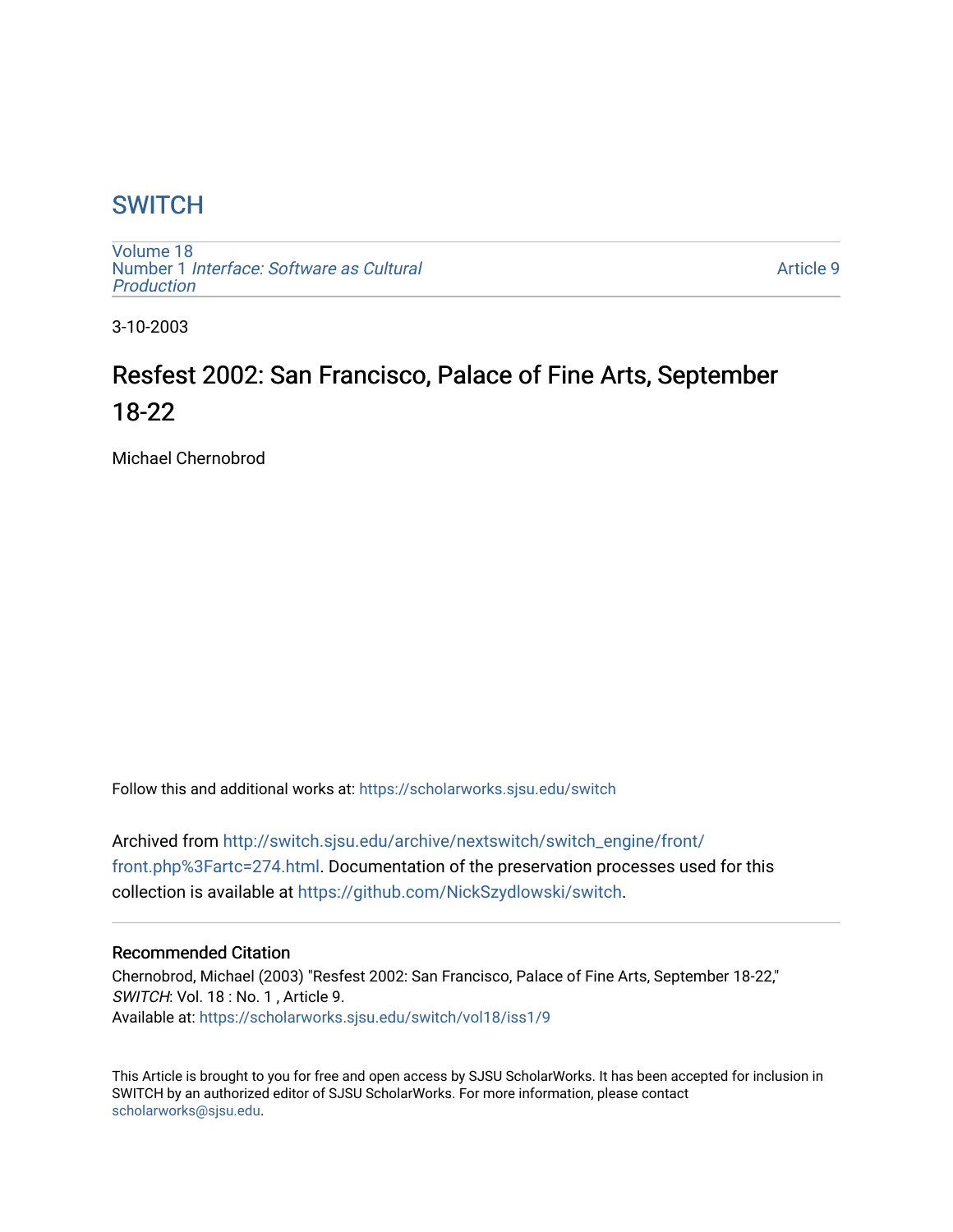+ + + +

#### SWITCH



invitational

**[CADRE Invitational](file:///Users/nszydlowski/Desktop/websites%20copy/Switch%20Journal/switch.sjsu.edu/archive/nextswitch/switch_engine/front/front.php_cat%3d45.html)** Five sessions revolving around Interface: Software as cultural production



**[A Pierre Lévy Project](file:///Users/nszydlowski/Desktop/websites%20copy/Switch%20Journal/switch.sjsu.edu/archive/nextswitch/switch_engine/front/front.php_cat%3d48.html)** SWITCH proudly presents Lévy's current research project called the *Collective Intelligence Game*.



**[Digital Insights](file:///Users/nszydlowski/Desktop/websites%20copy/Switch%20Journal/switch.sjsu.edu/archive/nextswitch/switch_engine/front/front.php_cat%3d46.html)** Seven explorations into information space

**[all](file:///Users/nszydlowski/Desktop/websites%20copy/Switch%20Journal/switch.sjsu.edu/archive/nextswitch/switch_engine/front/front.php.html) [#1](file:///Users/nszydlowski/Desktop/websites%20copy/Switch%20Journal/switch.sjsu.edu/archive/nextswitch/switch_engine/front/front.php_cat%3d5.html) [#2](file:///Users/nszydlowski/Desktop/websites%20copy/Switch%20Journal/switch.sjsu.edu/archive/nextswitch/switch_engine/front/front.php_cat%3d6.html) [#3](file:///Users/nszydlowski/Desktop/websites%20copy/Switch%20Journal/switch.sjsu.edu/archive/nextswitch/switch_engine/front/front.php_cat%3d7.html) [#4](file:///Users/nszydlowski/Desktop/websites%20copy/Switch%20Journal/switch.sjsu.edu/archive/nextswitch/switch_engine/front/front.php_cat%3d8.html) [#5](file:///Users/nszydlowski/Desktop/websites%20copy/Switch%20Journal/switch.sjsu.edu/archive/nextswitch/switch_engine/front/front.php_cat%3d9.html) [#6](file:///Users/nszydlowski/Desktop/websites%20copy/Switch%20Journal/switch.sjsu.edu/archive/nextswitch/switch_engine/front/front.php_cat%3d10.html) [#7](file:///Users/nszydlowski/Desktop/websites%20copy/Switch%20Journal/switch.sjsu.edu/archive/nextswitch/switch_engine/front/front.php_cat%3d11.html) [#8](file:///Users/nszydlowski/Desktop/websites%20copy/Switch%20Journal/switch.sjsu.edu/archive/nextswitch/switch_engine/front/front.php_cat%3d12.html) [#9](file:///Users/nszydlowski/Desktop/websites%20copy/Switch%20Journal/switch.sjsu.edu/archive/nextswitch/switch_engine/front/front.php_cat%3d13.html) [#10](file:///Users/nszydlowski/Desktop/websites%20copy/Switch%20Journal/switch.sjsu.edu/archive/nextswitch/switch_engine/front/front.php_cat%3d14.html) [#11](file:///Users/nszydlowski/Desktop/websites%20copy/Switch%20Journal/switch.sjsu.edu/archive/nextswitch/switch_engine/front/front.php_cat%3d15.html) [#12](file:///Users/nszydlowski/Desktop/websites%20copy/Switch%20Journal/switch.sjsu.edu/archive/nextswitch/switch_engine/front/front.php_cat%3d16.html) [#13](file:///Users/nszydlowski/Desktop/websites%20copy/Switch%20Journal/switch.sjsu.edu/archive/nextswitch/switch_engine/front/front.php_cat%3d17.html) [#14](file:///Users/nszydlowski/Desktop/websites%20copy/Switch%20Journal/switch.sjsu.edu/archive/nextswitch/switch_engine/front/front.php_cat%3d18.html) [#15](file:///Users/nszydlowski/Desktop/websites%20copy/Switch%20Journal/switch.sjsu.edu/archive/nextswitch/switch_engine/front/front.php_cat%3d19.html) [#16](file:///Users/nszydlowski/Desktop/websites%20copy/Switch%20Journal/switch.sjsu.edu/archive/nextswitch/switch_engine/front/front.php_cat%3d20.html) [#17](file:///Users/nszydlowski/Desktop/websites%20copy/Switch%20Journal/switch.sjsu.edu/archive/nextswitch/switch_engine/front/front.php_cat%3d21.html) [#18](file:///Users/nszydlowski/Desktop/websites%20copy/Switch%20Journal/switch.sjsu.edu/archive/nextswitch/switch_engine/front/front.php_cat%3d44.html)**



**Resfest 2002 San Francisco, Palace of Fine Arts, September 18-22 [Michael Chernobrod](file:///Users/nszydlowski/Desktop/websites%20copy/Switch%20Journal/switch.sjsu.edu/archive/nextswitch/switch_engine/front/users.php_w%3d97.html)** on Mar 10 2003 **[issue 18](file:///Users/nszydlowski/Desktop/websites%20copy/Switch%20Journal/switch.sjsu.edu/archive/nextswitch/switch_engine/front/front.php_cat%3d44.html)**

**Great film offers an opportunity for the viewer to immerse oneself in the world of a filmmaker's creation. The digital video scene came up like a tsunami wave, induced by the fast development of the broadband internet. This gave us a new perspective on the digital arts medium. Attention to short films has increased dramatically over the last five years as it continues to push artistic and technical boundries.** 

With San Francisco in the mid 90's as it's birthplace, Resfest witnessed the fabled boom and bust of digital video. It is an annual event held in seven countries this year. Works presented at the festival are divided into thematic programs, including audience favorites, such as, the design film program, the Directors Club, a showcase of rarely seen personal work from top directors, and the extremely popular Cinema Electronica, a collection of innovative music videos.

Every year Resfest gives audience a chance to recognize exceptional filmmaking. This is no easy task, with the festival's expanded shorts and music video programming this year. It's hard to pick just one favorite. Resfest 2002 included ten separate screening sections, spread over a five day period. The venue this year was the Palace of Fine Arts in San Francisco. The festival had an exceptional price of \$10 for each screening.

One of the sections is dedicated to feature films, and this year there were two full length movies presented. First one was called "Breath Control-History of the Human Beatbox" (US, 2002, 75:00). The film centered around musicians who used their voices as their only instrument. Director of this feature, Joey Garfield, has an obvious passion for the musicians and their history. This helped him tell this amazing, but, overlooked story of a truly original art form. The second full-length feature, "Fulltime Killer" (2001, 100:00) comes from Hong Kong. Directors Johnnie To and Wai Ka-Fai tell us a story of a lonely assassin, who is an epileptic hit man caught in a rivalry with his brooding nemesis. The filmmakers throw in innumerable plot twists and bizarre characters, making Fulltime Killer a powerful update of the action movie genre.

A major portion of the festival is dedicated to short film. Art and life clash and mingle in the mix of amazing shorts called "State of the Art". With this mixture, things are bound to get crazy. Cinema becomes reality, lust creates erotic specters, violence gets hyper-stylized, and the city goes berserk. In short, the world gets just a little bit more interesting. "State of Art", featuring thirteen exclusive pieces, from six different countries, creates a breathtaking roller coaster ride into deep artistic imaginary of directors and screenwriters.

Some days of the festival are definitely better than others, as is evident in the collection of shorts called "Bad Day". Chronicling the mishaps and mayhem that plague us, making life sometimes just a bitch. Works from five different countries are presented in this section, featuring traditional DV technical and innovative 3D/2D animation with special effects. An exceptional piece called "The Deadline" (UK, 2001, 2:32) by Stefan Marjoran.The film is an Aardman retrospective, and it is designed to show the company's continued stop-motion heritage and amazing skills in Alias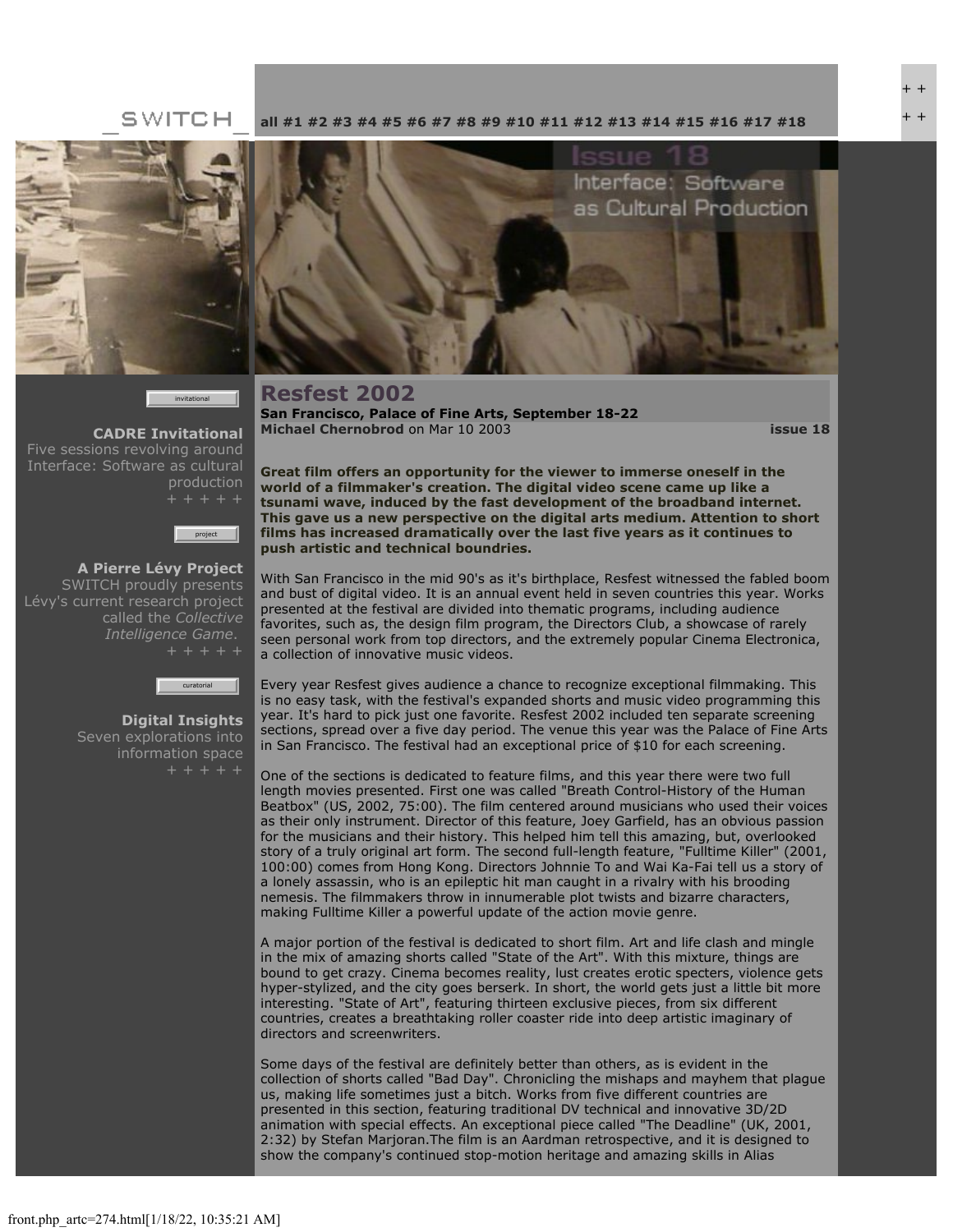#### Wavefront Maya and After Effects.

"Drive Me Crazy" is a combination of 11 pieces that all fit so called "road-movie" genre. In some ways, the road movie retooled the Western's celebration of the lone individual, adapting the genre for a culture and generation on the brink of all-out rebellion. Though all shorts are combined by the similar thematic, the perception and environment where story is taking place differs from one piece to another. Works include mini DV techniques, 16mm stop motion model animation, 3D and composting tricks.

This year the show returns with a new group of design oriented shorts that illustrate the genre's key obsession, "By Design." Look for films that take ironic inspiration from the grids and graphs of the corporate realm, the boxy squares of offices and city streets, and the disjunction between the human shape and the containers we inhabit. It presents work from leading pioneers of digital design realm, including new works from WDDG's Matt Anderson called "Anamorph." "Anamorph" is an amazing thrill of computer effects and digital imaginary. Filmmaker Johnny Hardstaff calls his short "an exercise in emotional extraction." An original and cool looking piece, "Pulk/pull revolving doors & like spinning plates", features music from Radiohead. "Prelude" from Japanese director Sei Hishikawa borrows patterns from Chinese and Japanese culture, exploring their cultural and historical significance. Taken together these kaleidoscopic explorations result in an ethereal, color-drenched short. Beautiful minimalistic style of "King Pylon" animation from UK's director/animator Ed Hildsworth is telling us an original and unsettling tale of the future. French director duo H5 (Herve de Crecy and Ludovic Houplain) take us though a day in the life of a young female clerical worker, deconstructing in the style of an educational film, performed in highly fashionable vector graphic style.

The "Director's Club" section features two movies both from American directors. The multitalented Mike Mills presents a film about honesty, shot in his trademark low-key style and boasting his sustained interest in the idiosyncratic foibles and quirky charm of everyday people. "Hair, Shoes, Love and Honesty" (US, 1998, 40:17). Spike Jonze gained national notoriety in 1999 with his crazy hit film "Being John Malkovich". This year he creates fake documentary "What's Up, Fatlip" (US, 2001, 38:00). After shooting a music video for Fatlip and realizing he had enough extra material in more than 10 hours of footage, he decided to make a short film. In the film, Fatlip plays a series of characters, from the hilarious to the pathetic, each one riffing on the rapper's image.

Sex is often a mix of laughter, desire and anxiety, as shown in this program of erotic shorts called "In the Bedroom". Proving that live nude girls are not the only things that excite. Arnaldo Galvao generates plenty of heat with his frolicking animated couple in "Souls in Flames" (Brazil, 200. 10:00). In this film, wet noodles, sticky starch and adorable tiny dwarves suggest the unexpected flights of fancy shared by these inventive filmmakers.

Another short program, "True Stories", demonstrates how the real world can be amusing and obstreperous at times. Among the desperate characters found in these unusual documentary shorts, are the rough denizens of a New York City bar and a women named Lucy Who. Despite decades in the film business, Who makes her first appearance on screen. You will also witness the ways in which digital tools are helping reinvent documentary storytelling with Stefan Nadelman's "Terminal Bar" (US, 22:00, 2002). This short is a tour de force project made largely from still images.

Two sections of the festival are dedicated entirely to music videos. This section is showcase of various music videos all united by their staggering diversity of visual styles. Ranging from the cartoonish child's play of "Extra Track II" (Canada, 2:12, 2002), by Monkmus to the Disney-classic grandiosity of "An Eye for an Eye" (UK, 6:20, 2002) by Oil Factory productions in UK. It also included animated verisimilitude of "Destiny" US, 3:46, 2002), by Tommy Pallotta, the ultra-reality of "Pagan Poetry" (UK, 4:01, 2001), by Nick Knight, and the ultra-unreal "Hayling" (UK, 3:53, 2002) by Lynn Fox. This program demonstrates that electronic music video can have a heart.

The major part of the program was a special screening: Chris Cunningham Retrospective. Well known for his mind blowing music videos for Aphex Twin, Autechre, Madonna, Squarepusher and Bjork. Cunningham is definitely one of the finest art masters of digital video domain. He started his professional work early, working with directors such as Stanley Kubrick, and leading special FX crew for David Fincher's "Aliens 3." Cunningham's works, from the auto-erotic robots for Bjork's "All is Full of Love" to the nakedly bloodies, battling bodies who inhabit the short film "Flex" the frenzied mob of genocidal children who wear the morphed, leering features of Aphex Twin's Richard James in "Come to Daddy" are bound by the viscera of the Cunningham manifest, a synchronization of sound and vision so tight, so strong, you can taste it with your skin, hear it with your eyes.